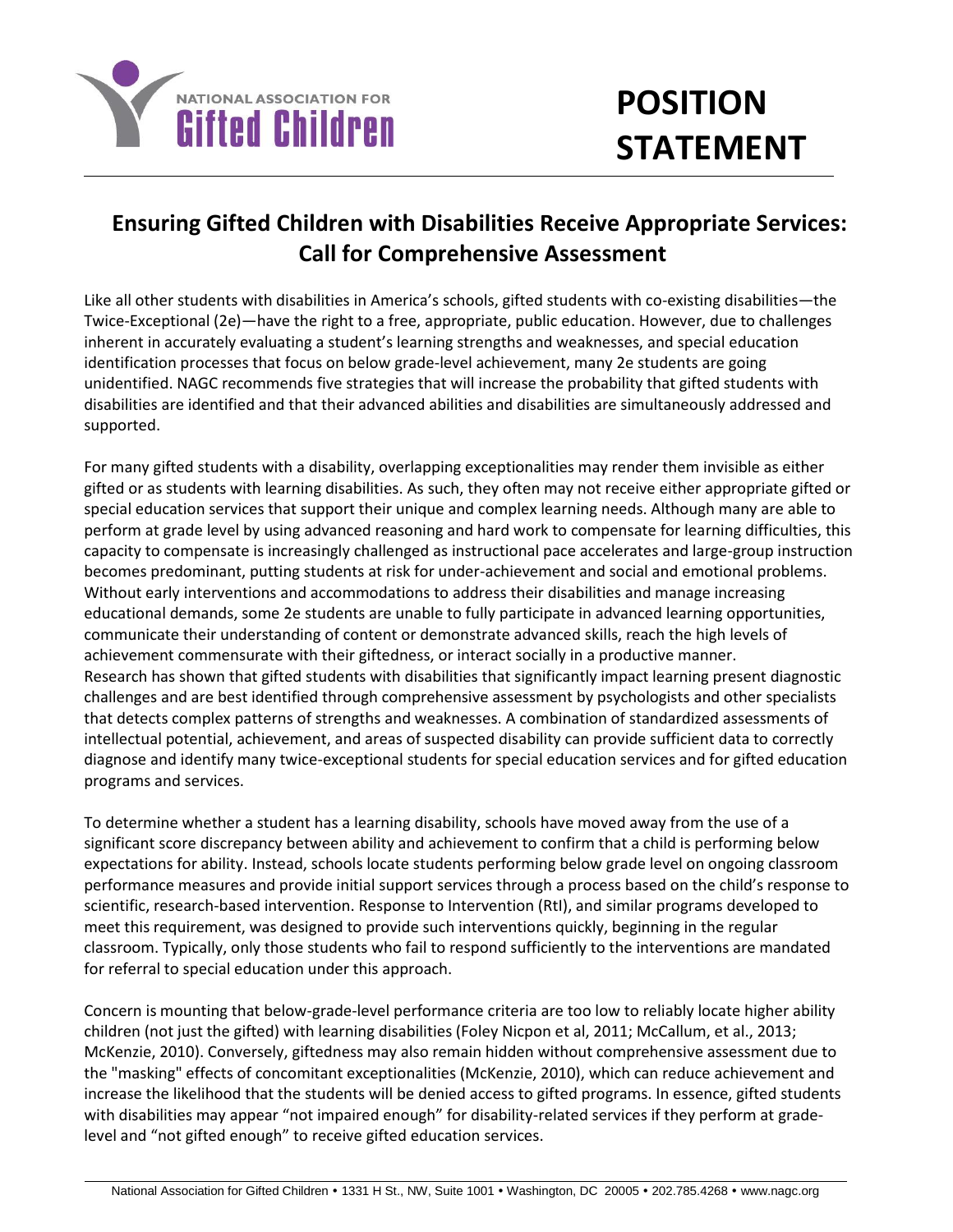In order to improve identification processes that enable 2e students to be recognized and served as having both gifts and talents and disability(ies), NAGC recommends the following:

1. Provide comprehensive assessment (including norm-based, psychometrically sound, comprehensive individual intelligence and achievement tests and measures in all areas of suspected strength and disability) whenever a disability or second exceptionality is suspected in a gifted child or when students identified with a disability show signs of advanced reasoning, creativity, or problem solving. Consider testing students who exhibit advanced abilities in some situations but fail to perform as expected, or who appear "lazy" or "unmotivated." Include students with suspected learning disabilities, Attention Deficit Hyperactivity Disorder (ADHD), Autism Spectrum Disorder (ASD), and mental health concerns. Utilize comprehensive assessment by qualified school personnel such as school psychologists for diagnosis, eligibility determinations, and to guide interventions and accommodations.

2. Ensure that parents who report concerns of underperformance in a bright child are informed of the student's rights concerning comprehensive assessment and the process to request it.

3. Adapt Response to Intervention to ensure that screening identifies all potential twice-exceptional children. In addition to using below-grade-level performance, look for students whose performance is discrepant across major academic areas, highly variable across academic tasks, or whose school performance, as reported by parents, differs greatly from outside of school learning and achievement. Refer these children for further assessment.

4. Include gifted education specialists in planning RtI interventions that may involve gifted or 2e students. Scientifically based interventions should meet the higher conceptual needs of the gifted: the most effective interventions take both exceptionalities into account (Yssel, 2012) and continue as long as the child continues to progress.

5. Provide training for teachers and other school professionals on the nature of and performance patterns of twice-exceptional students to improve identification and raise academic expectations. Due to the complexities in assessing twice-exceptional students, schools must look beyond using a single approach that may identify only the disability or the giftedness. Instead, comprehensive assessments in a process managed by school psychologists who understand both sets of exceptionalities and that is informed by parent experience provides the greatest promise for identifying and appropriately serving students with gifts and talents and disability(ies). RtI can be adapted to screen for patterns of performance that signal twiceexceptionality, diagnosed by subsequent comprehensive assessment. Teachers and all educational personnel can benefit from professional development on the characteristics and performance of twice exceptional students, which will increase the probability that these students will be identified and appropriately served with both gifted and special education services.